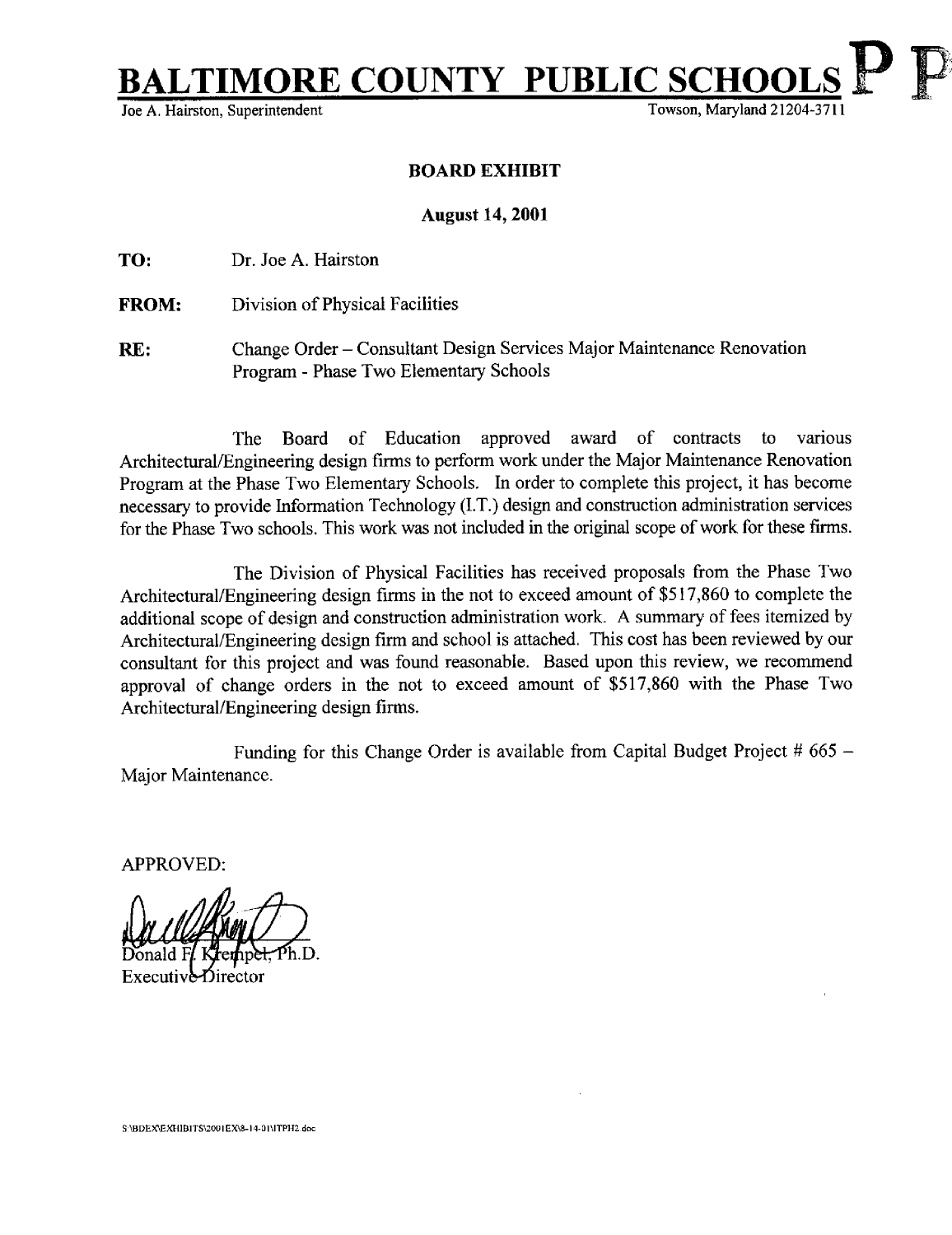| School/Package       | <b>Architect</b>                                                | <b>A/E Proposals</b> | <b>Board</b><br>Approval<br><b>Date</b> |
|----------------------|-----------------------------------------------------------------|----------------------|-----------------------------------------|
| Package 1            | <b>Grieves Worrall Wright &amp;</b><br>O'Hatnick, Inc.          |                      |                                         |
| Cedarmere            |                                                                 | \$11,591.55          | 3/29/2001                               |
| Milbrook             |                                                                 | \$10,023.31          | 3/29/2001                               |
| Pine Grove           |                                                                 | \$12,765.51          | 3/29/2001                               |
| Relay                |                                                                 | \$10,580.99          | 3/29/2001                               |
|                      |                                                                 | \$44,961.36          |                                         |
| Package 2            | Johnson, Mirmiran &<br>Thompson                                 |                      |                                         |
| Charlemont           |                                                                 | \$11,900.00          | 3/29/2001                               |
| <b>Red House Run</b> |                                                                 | \$10,500.00          | 3/29/2001                               |
| Sandy Plains         |                                                                 | \$15,500.00          | 3/29/2001                               |
|                      |                                                                 | \$37,900.00          |                                         |
| Package 3            | <b>NuTec Design Associates,</b><br><b>Inc</b>                   |                      |                                         |
| Chatsworth           |                                                                 | \$18,650.00          | 3/29/2001                               |
| Seventh District     |                                                                 | \$13,950.00          | 3/29/2001                               |
| Warren               |                                                                 | \$13,430.00          | 3/29/2001                               |
| Woodbridge           |                                                                 | \$13,200.00          | 3/29/2001                               |
|                      |                                                                 | \$59,230.00          |                                         |
| Package 4            | <b>Burdette Koehler Murphy &amp;</b><br><b>Associates, Inc.</b> |                      |                                         |
| Fullerton (<br>1)    |                                                                 | \$11,000.00          | 4/24/2001                               |
| Glyndon ( 2)         |                                                                 | \$12,800.00          | 4/24/2001                               |
| Oliver Beach (2)     |                                                                 | \$11,000.00          | 4/24/2001                               |
| Sandalwood (2)       |                                                                 |                      | 4/24/2001                               |
| Shady Spring (1)     |                                                                 | \$11,400.00          | 4/24/2001                               |
|                      |                                                                 | \$46,200.00          |                                         |
| Package 5            | <b>Cochran, Stephenson &amp;</b><br>Donkervoet, Inc.            |                      |                                         |
| Church Lane          |                                                                 | \$14,173.50          | 3/13/2001                               |
| Pot Spring           |                                                                 | \$14,173.50          | 3/13/2001                               |
| Winfield             |                                                                 | \$14,173.50          | 3/13/2001                               |
|                      |                                                                 | \$42,520.50          |                                         |
| Package 6            | <b>Kann and Associates Inc</b>                                  |                      |                                         |
| Deer Park            |                                                                 | \$14,300.00          | 3/29/2001                               |
| McCormick            |                                                                 | \$14,300.00          | 3/29/2001                               |
| Powhatan             |                                                                 | \$14,300.00          | 3/29/2001                               |
| Seneca               |                                                                 | \$14,300.00          | 3/29/2001                               |
|                      |                                                                 | \$57,200.00          |                                         |

 $\epsilon$ 

SABDEX\EXHIBITS\2001EX\8-14-01\ITPH2.doc